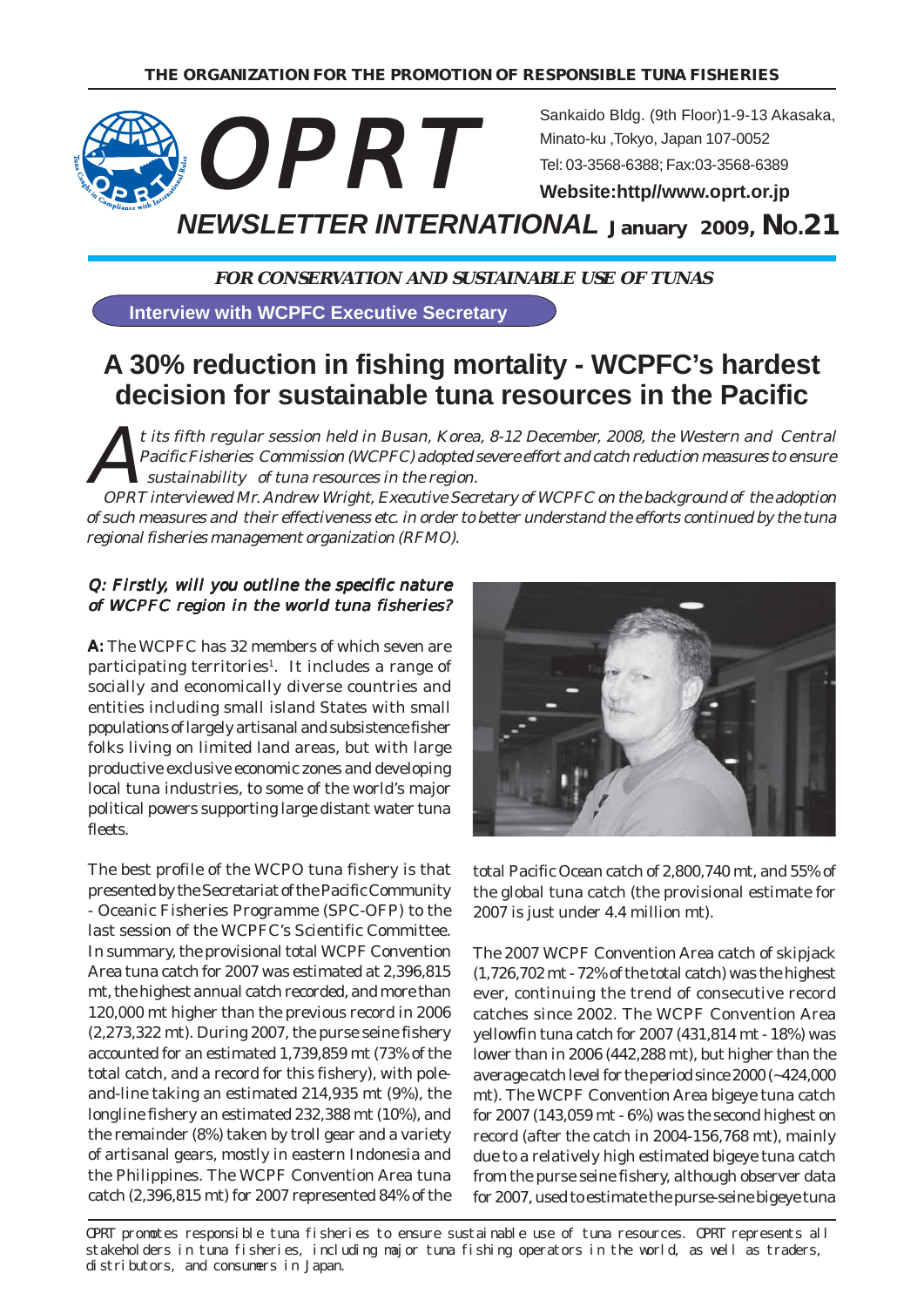catch, are very preliminary. The 2007 WCPF Convention Area albacore catch (95,240 mt [4%] was the lowest for over ten years, primarily due to the continuing trend of low catches in the North Pacific in recent years.

The provisional 2007 purse-seine catch of 1,739,859 mt was the highest on record, with most fleets catching more than in 2006, particularly the Chinese Taipei, PNG and Marshall Islands fleets. The 2007 purse-seine catch was dominated by a record catch of skipjack tuna (1,472,746 mt - 85% of the total catch). The annual purse-seine skipjack catch has increased by more than 500,000 mt since 2001, at an average of about 90,000 mt per year. The 2007 purse-seine catch of yellowfin tuna (228,426 mt - 13%) was lower than catches in recent years, but still higher than the average for the period since 2000 (~218,000 mt). The provisional catch estimate for bigeye tuna for 2007 (38,324 mt - 2%) was the second highest on record but may be revised once all observer data for 2007 have been received and processed.

The 2007 catch estimates for the key pole-and-line fleets operating in the Convention Area have yet to be provided, although the total catch estimate is expected to be similar to the level of recent years (i.e. 200,000-220,000 mt). Skipjack tuna tends to account for the vast majority of the catch (typically more than 85% of the total catch in tropical areas), while albacore tuna, taken by the Japanese coastal and offshore fleets in the temperate waters of the north Pacific, yellowfin tuna (5-7%) and a small component of bigeye tuna (1- 4%) make up the remainder of the catch.

The provisional Convention Area longline catch (232,388 mt) for 2007 was the lowest since 2000 and around 12% lower than the highest on record which was attained in 2004 (264,465 mt). The Convention Area albacore longline catch (76,151 mt - 33%) for 2007 was the lowest since 2000. The provisional bigeye tuna catch (82,735 mt - 36%) for 2007 was close to the average for the period 2000-2007, and the yellowfin tuna catch (69,857 mt - 30%) was the lowest for 8 years.

#### Q: What is the current status of tunas in the region?

A: Based on the consensus view at the last session of the WCPFC Scientific Committee, at its Fourth Regular Session, in August 2008, focusing on tropical tunas:

**Bigeye tuna:** Over-fishing of bigeye tuna is occurring but the stock is not in an over-fished state. While

relatively important catches of small bigeye are taken in associated sets in the western tropical Pacific, particularly in archipelagic waters, the longline fishery has the greatest impact on this species. The Scientific Committee recommended a 30 per cent reduction in fishing mortality for bigeye tuna from the average levels for 2003-2006.

Yellowfin tuna: The most recent assessment of the status of yellowfin stocks completed at the Third Regular Session of the Scientific Committee in 2007 is that the resource is fully exploited with a high probability (47 per cent) that overfishing is occurring in the WCPO. Although the stock is not yet in an overfished state, the Scientific Committee recommended a reduction in fishing mortality. Although the purse seine is having an impact on yellowfin resources in the western tropical Pacific the Indonesian and Philippines domestic fisheries are considered to have the greatest impact on this stock. The Second Regular Session of the Scientific Committee, at Manila in August 2006 recommended a 10 per cent reduction in fishing mortality for yellowfin from the average levels for 2001-2004. The status of this stock will be re-assessed in 2009.

Skipjack tuna: Skipjack was assessed in 2008. The existing level of catch is considered to be sustainable unless recruitment persistently falls below the long term average.

South Pacific albacore: The most recent assessment for south Pacific albacore was completed in 2008. Overall, fishery impacts on the total biomass are low (10 per cent), although considerably higher impacts occur for the portion of the population vulnerable to longline. The 2006 session of the Scientific Committee advised that the current catch levels appear to be sustainable and yield analyses suggest that increases in fishing mortality and yields are possible. However, given the age-specific mortality of the longline fleets, any significant increase in effort is forecast to reduce catch per unit of effort (CPUE) to low levels with only moderate increases in yields.

North Pacific albacore: The International Scientific Committee for Tuna and Tuna-like Species in the North Pacific Ocean (ISC) presented the results of the most recent assessment for North Pacific albacore to the Third Session of the Scientific Committee. ISC recommended that, despite a current high standing stock biomass, fishing mortality needs to be reduced - the extent of which will depend on the management objectives established for the stock.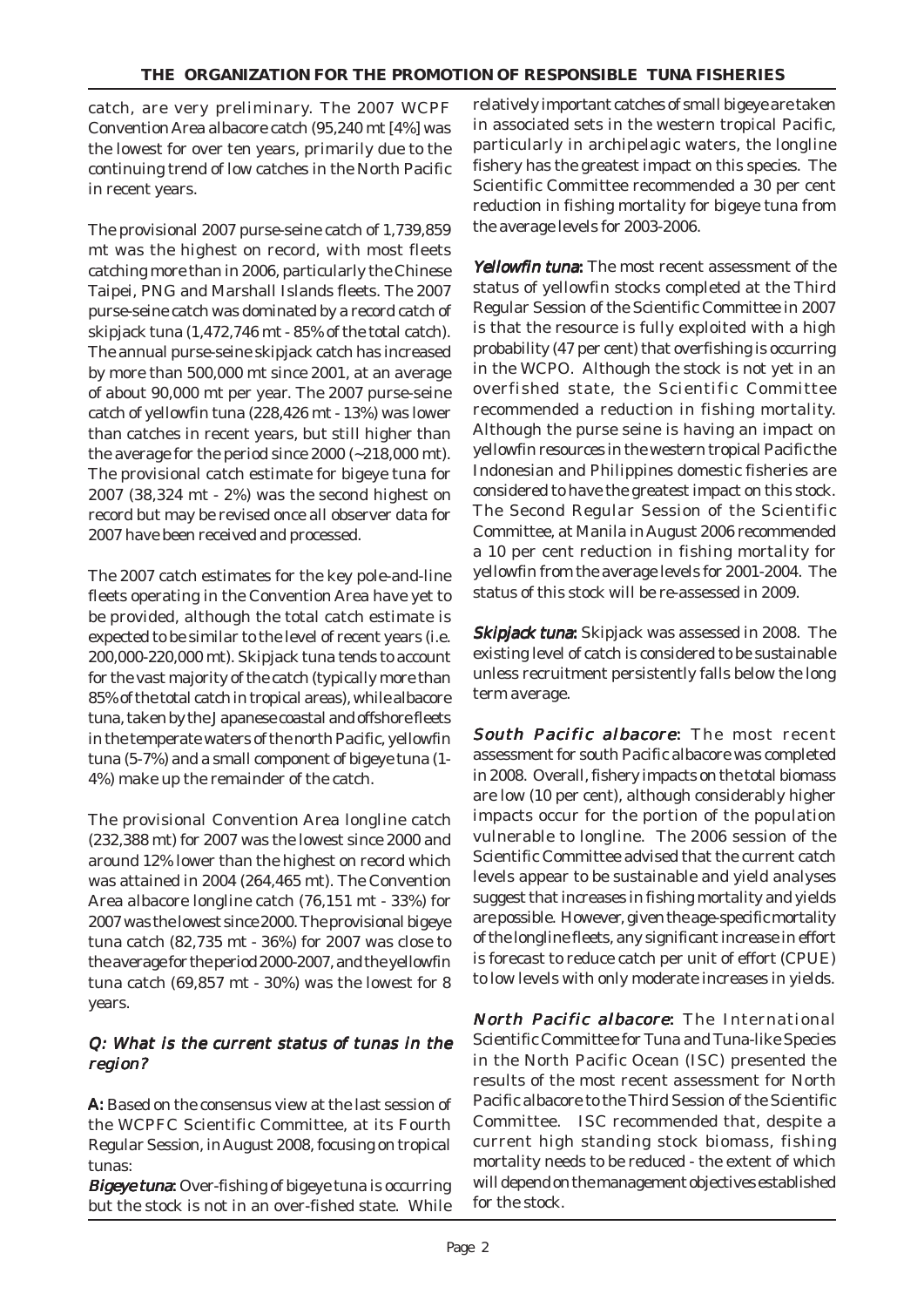**Pacific bluefin:** Total annual catches are currently about 23,000 t per year. There has been an increase in fishing mortality rates during the last 10 years, principally for the youngest age classes. The June 2008 assessment of the status of the stock concluded that increases in fishing mortality above the current level, and/or unfavourable changes in environmental conditions, may result in recruitment levels which are insufficient to sustain the current productivity of the stock.

# Q: Will you explain major regulatory measures adopted at the meeting?

A: The formulation of the Measure adopted in Busan started in April 2008 when the Chairman of the Commission, Mr Glenn Hurry from Australia, convened a stakeholder workshop in Canberra. The objectives of the workshop were to provide an informal opportunity for a range of stakeholders in the WCPO fishery - coastal States and fishing States and elements of the harvesting, processing and market sectors to discuss the contributions of different elements of the fishery to the bigeye and yellowfin overfishing situation in the WCPO - and to flag options and review impacts for different strategies that might be considered to reduce the risk of these stocks becoming overfished.

The effort and catch reduction measures included in the Busan decision that seeks to reduce fishing mortality on bigeye by 30% were formulated around a broad effort to introduce measures for the high seas that are compatible with measures being introduced by the eight island States that make up the Parties to the Nauru Agreement (PNA) through what is known as the PNA's Third Implementing Arrangement. It includes a closed period for setting on FADs (August and September in 2009 and July to September 2010 and 2011), catch retention, and consideration of a full closure of the high seas pockets in 2010 and 2011. Monitoring the implementation of these measures will be achieved by observers deployed under the Regional Observer Programme (ROP) (20% coverage target in 2009, 100% thereafter) and the Commission's vessel monitoring system (WCPFC VMS).

The Commission's regulatory Scheme is slowly evolving as a suite of inter-related national and regional programmes designed to better monitor fishing activity in the WCPO and assist in detecting non-compliance with the Measures and decisions adopted by the Commission. The main elements discussed at Busan were the ROP and the VMS. The need for observers authorized under ROP was highlighted at the Busan meeting through the Measure adopted there seeking a 30% reduction in fishing mortality for bigeye tuna. This will partially be achieved by a closure on fishing on Fish Aggregating Devices (FADs) - which will be monitored by observers. In addition, the Busan Session adopted the implementation of the high seas VMS for all vessels operating in the WCPF Convention Area - and that is scheduled to become operational on 1st April this year. Other elements that are either already operational or are currently being developed include the WCPFC Record of Fishing Vessels, the WCPFC IUU List, a high seas boarding and inspection scheme, port State measures and a scheme for verifying transshipment. The development of a transshipment verification scheme has been on the agenda for the Commission since 2005. While some progress was made at Busan there remains some work to do in 2009 before consensus agreement among WCPFC members on the scope of the scheme can be achieved. At Busan, the Commission also started a process to better monitor compliance and start considering measures to deter non-compliance.

#### Q: It should have been a long way to introduce the regulatory measures under the complex factors WCPFC faces. How could you obtain consensus?

A: It appears none of the WCPFC members want to vote on any matter - so they exert every effort to find a solution by consensus. However, the Chairman has made it clear that he will go to vote if necessary. In observing other Commission's it is clear that the competence of the chair is a significant influence on the quality of outcomes.

# Q: Do you think that the measures adopted are effective enough to achieve the purpose? Some conservationists criticize that the measures are not sufficient.

A: Probably not - it depends on a number of factors including how effective both flag States and coastal States are at achieving their relative contributions to the reduction targets, how the stocks respond to recent high levels of fishing mortality resulting from a increase in FAD sets in the purse seine fishery that occurred as a response to high fuel costs and environmental conditions and associated impacts on recruitment, for example. There's an annual review